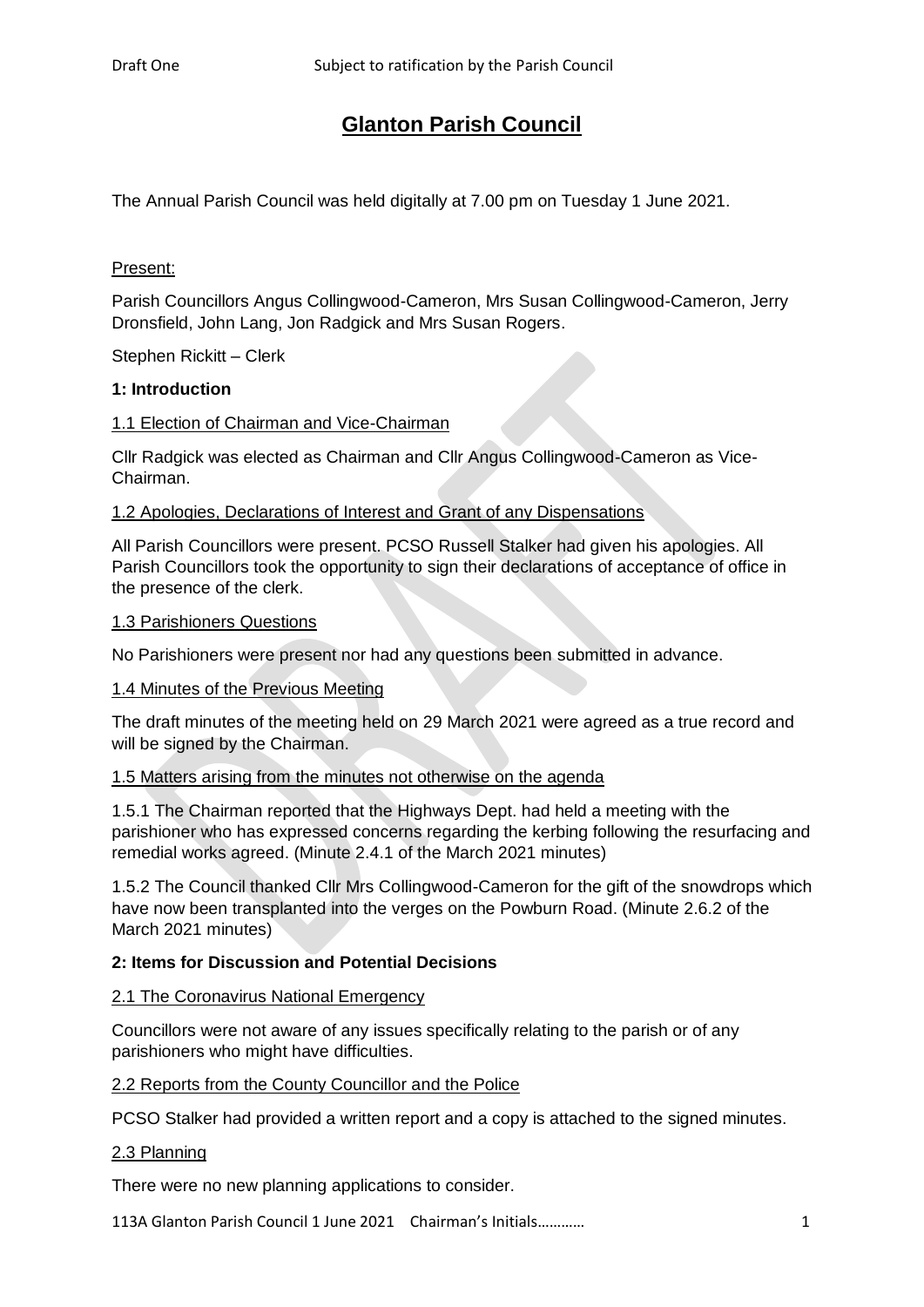## 2.4 Highway Issues

The clerk will chase up the implementation of the extension of the speed limit on West Turnpike. **Action SER**

## 2.5 A List of Absent Owners

Cllr Mrs Rogers will undertake research using Google as the Council accepted that the identity of letting agents would be sufficient for the purposes of the list. **Action SueR**

# 2.6 Environmental Issues

The Chairman reported that a quotation is awaited for the repair and maintenance of the seats and noticeboards. The Council agreed that once the quotation had been circulated to all parish Councillors, with no adverse comment, instructions could be given for the work to be carried out. **Action JR**

## 2.7 The Newsletter

No progress had been made in seeking a new editor, but the Chairman was able to report that the website was now operational again having been transferred to a new provider.

## **3: Items for Information**

#### 3.1 Forthcoming Village Activities

Councillors were not aware of any planned activities.

## 3.2 Meetings attended by the Chairman or the clerk

None were reported.

#### 3.3 Correspondence received

Items of interest are emailed to Councillors when received by the clerk.

#### **4: Administration**

#### 4.1 Parish Council Vacancies

The Council noted that there were four vacancies following the election. It was agreed to coopt John Guiry onto the Council subject to the Chairman confirming Mr Guiry's willingness to serve. **Action JR**

#### 4.2 Finance

The clerk reported a current balance of £6383.05 and the following payments were authorised:

- NALC Annual Subscription £76.45
- $\bullet$  HMRC PAYE Q1 £30.00

#### 4.3 Annual Governance and Accountability Return for 2020/2021

The Council was informed that the internal auditor was now able to complete her work and provide a report indication satisfaction with the questions posed in the return.

4.3.1 The Council formally noted the report of the internal auditor (Copy attached to the signed minutes)

113A Glanton Parish Council 1 June 2021 Chairman's Initials………… 2